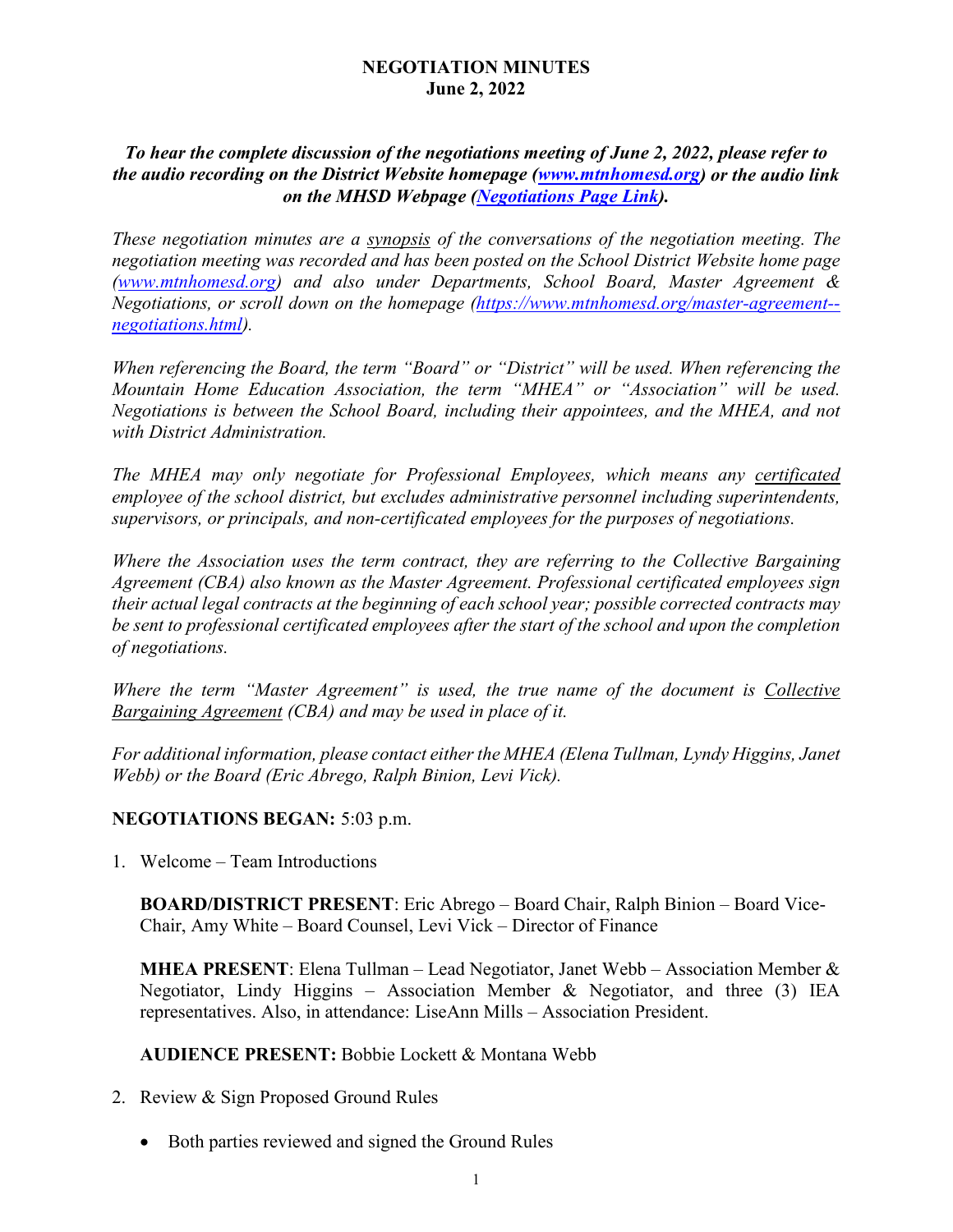- 3. Agree on person taking minutes
	- Both parties agreed that Sharon Whitman would take the minutes of the negotiation meeting.
		- ∼ MHEA: added that Lisa Mills would take minutes for the association since they do publish the minutes and they would like to see what the minutes say before they publish it.
		- ∼ Board the meeting is also recorded and published.

*\*\*\*NOTE: the official negotiations minutes can be found on the District Website and are backed up by the recording of the negotiations meeting. They are also distributed to staff.*

- 4. Approve Minutes of June 23, 2021 both parties reviewed and approved the June 23, 2021 minutes.
- 5. Present New Proposals
	- Board Prop 1 Eric handed the association the Board's first proposal, the actual CBA language revisions such as updating the dates and striking language that was no longer applicable.
		- ∼ Board reviewed the changes with the MHEA.
	- Board Prop 2 Article 2.1.3.e. Health Plan 2022-2023.

| $MEDICAL – SelectHealth (3 Options - Employee to choose one)$                |                       |                       |                       |  |  |  |
|------------------------------------------------------------------------------|-----------------------|-----------------------|-----------------------|--|--|--|
|                                                                              |                       |                       |                       |  |  |  |
| <b>Network</b>                                                               | BrightPath St. Luke's | BrightPath St. Luke's | BrightPath St. Luke's |  |  |  |
|                                                                              |                       |                       |                       |  |  |  |
| <b>Plan Name</b>                                                             | Signature 350         | Signature 1250        | <b>HSA 2000</b>       |  |  |  |
|                                                                              |                       |                       |                       |  |  |  |
| <b>Co-Payment (Pri/Spec)</b>                                                 | \$20/\$30             | \$30 / \$45           | $$15 / $25$ after Ded |  |  |  |
|                                                                              |                       |                       |                       |  |  |  |
| Deductible (Ind/Fam)                                                         | \$350/\$700           | \$1,250 / \$2,500     | \$2,000 / \$4,000     |  |  |  |
| Co-Insurance (Carrier Pays) (In/Out)                                         | $80\% / 60\%$         | 80% / 60%             | 80% / 60%             |  |  |  |
| Max OOP (Ind/Fam)                                                            | \$3,000 / \$6,000     | \$4,000 / \$8,000     | \$4,000 / \$8,000     |  |  |  |
|                                                                              |                       |                       |                       |  |  |  |
| <b>Rx</b> Deductible                                                         | \$0                   | \$250                 | Integrated w/Medical  |  |  |  |
| Generic (Preferred)                                                          | \$10                  | \$10                  | \$7 after Ded         |  |  |  |
| Generic (Non-Preferred)                                                      | \$10                  | \$10                  | \$7 after Ded         |  |  |  |
| <b>Brand (Preferred)</b>                                                     | Ded then 25%          | Ded then 25%          | \$21 after Ded        |  |  |  |
| <b>Brand (Non-Preferred)</b>                                                 | Ded then $50%$        | Ded then $50%$        | \$42 after Ded        |  |  |  |
| <b>Specialty (Preferred)</b>                                                 | Ded then 20%          | Ded then 20%          | \$100 after Ded       |  |  |  |
| <b>Specialty (Non-Preferred)</b>                                             | Ded then 20%          | Ded then 20%          | \$100 after Ded       |  |  |  |
|                                                                              |                       |                       |                       |  |  |  |
| <b>Pediatric Dental</b>                                                      | Included              | Included              | Included              |  |  |  |
| <b>Pediatric Vision</b>                                                      | Included              | Included              | Included              |  |  |  |
|                                                                              |                       |                       |                       |  |  |  |
| <b>Notes</b>                                                                 | TeleHealth            | TeleHealth            | TeleHealth            |  |  |  |
|                                                                              |                       |                       |                       |  |  |  |
| "Select Health Option 1 (SelectHealth Plan)" as presented:<br><b>MEDICAL</b> |                       |                       |                       |  |  |  |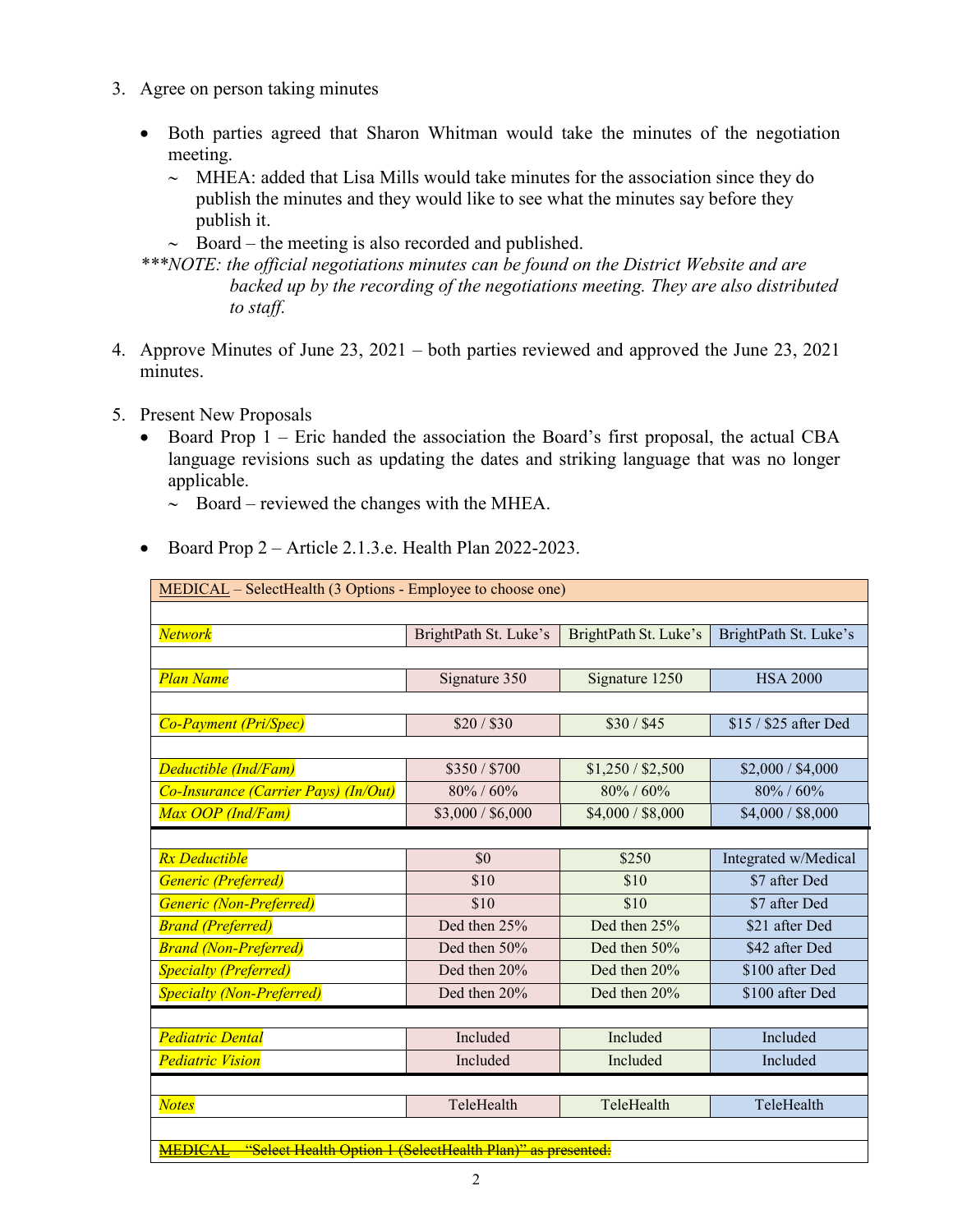| <b>Deductible</b>           | \$2,500 in network/\$2,750 out of network                  |
|-----------------------------|------------------------------------------------------------|
| <del>Physician Co-pay</del> | <del>\$15.00 (after deductible is met)</del>               |
| <b>Specialist Co-pay</b>    | <del>\$25.00 (after deductible is met)</del>               |
| Prescription                | <b>Four tiered system after in network deductible met)</b> |

MEDICAL – "Select Health Option 2 (PPO Plan)" as presented:

| <del>Deductible</del>                      | $1250$ in network $2250$ aut of network<br><del>31,230 III HClWOIK/\$2,300 out of helwoik</del> |
|--------------------------------------------|-------------------------------------------------------------------------------------------------|
| <del>Physician Co-pay</del>                | <del>ww.uu</del>                                                                                |
| <b>Specialist Co-pay</b>                   | <del>\$45.00</del>                                                                              |
| <b>Prescription</b><br><del>HUSUNUMI</del> | <b>Three tiered system after RX deductible met</b>                                              |

DENTAL - Incentive Plan offered by Delta Dental

WILLAMETTE Dental Blue Connect – employee pays contribution amount that exceeds Delta Dental premium per month

VISION – offered through LifeMap, which is affiliated with VSP

**This is a brief outline of benefits and does not include coverage details, limitations, or exclusions.** Plan coverage information will be available on the District's Website

- ∼ Board reviewed and explained the proposed three HealthPlan options as approved by the Insurance Committee. The insurance cost to the District for Signature 350 is \$712 per employee; Signature 1250 is \$680.10 per employee; HSA 2000 costs \$571.00 per employee. There was an increase from the State Apportionment and every bit of that increase has been applied to our insurance. We are going to be allocating \$785 per employee for health insurance; basically, the difference between what we are allocating and the cost of the HSA 2000 insurance will go into the employee's HSA account; Signature 1250 difference will go to the employee to select what they would like for insurance (ex. life insurance, supplemental items, apply difference to the deductible to reduce deductible cost, etc.), and the same for Signature 350.
- ∼ MHEA asked for names of the committee members.
	- ∗ MHEA appointed member Amanda Dickinson, Sarah Rhatigan, Kelly Gilbert, Tammy Jewett, James Gilbert, Travis Henke, Angela Fish, Nancy Maloney, Robyn Schipani, Christine Scholte, Travis DeVore (absent), Levi Vick (sick), Tom Allred - SelectHealth, Brooke Pritchard – HUB Insurance (meeting was May 10).
- ∼ MHEA asked for minutes from the insurance meeting.
	- ∗ Board minutes are not taken for the insurance meeting.

*\*\*\*NOTE: MHEA appointed Insurance Committee member should have passed along the information to the association.*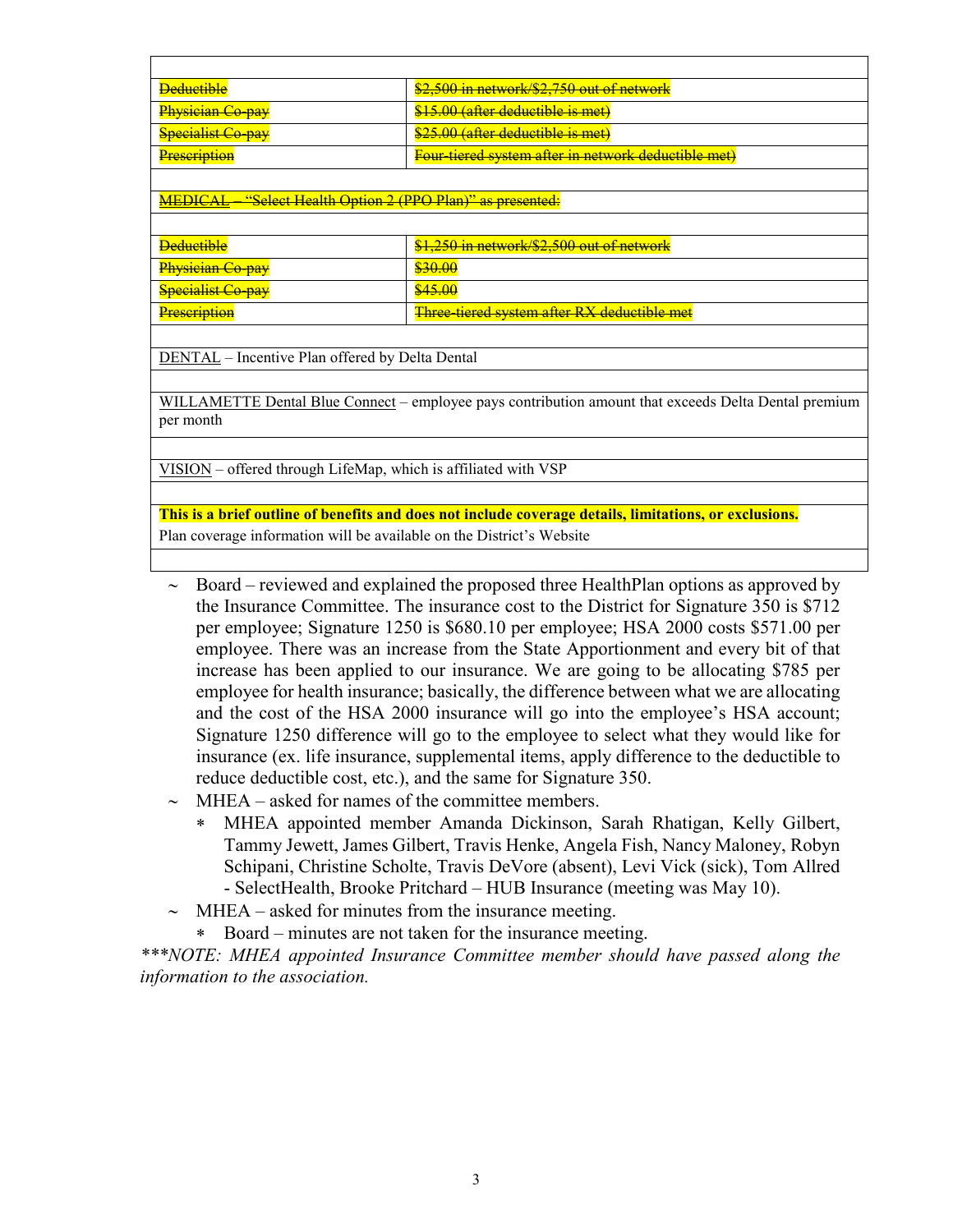• Board Prop 3 – 2.1.1 Salary Schedule

| Salary Proposal 8.0%, 8.5%, 10%, and Masters Stipend |        |                            |            |                                                     |  |  |
|------------------------------------------------------|--------|----------------------------|------------|-----------------------------------------------------|--|--|
|                                                      | Salary | Increase from<br>2021/2022 | Increase % | <b>Total Increase %</b><br>with Step if<br>Eligible |  |  |
| RP <sub>1</sub>                                      | 43,594 | 3,225                      | 8.0%       |                                                     |  |  |
| RP <sub>2</sub>                                      | 44,011 | 3,260                      | 8.0%       | 9.0%                                                |  |  |
| RP3                                                  | 44,631 | 3,496                      | 8.5%       | 9.5%                                                |  |  |
| $P1*$                                                | 46,952 | 3,678                      | 8.5%       | 14.1%                                               |  |  |
| $P2*$                                                | 49,024 | 3,841                      | 8.5%       | 13.3%                                               |  |  |
| P3*                                                  | 51,095 | 4,003                      | 8.5%       | 13.1%                                               |  |  |
| $P4*$                                                | 53,166 | 4,165                      | 8.5%       | 12.9%                                               |  |  |
| P5*                                                  | 55,237 | 4,327                      | 8.5%       | 12.7%                                               |  |  |
| BA6*                                                 | 57,446 | 4,500                      | 8.5%       | 12.8%                                               |  |  |
| <b>BA7*</b>                                          | 59,657 | 4,674                      | 8.5%       | 12.7%                                               |  |  |
| <b>BA8*</b>                                          | 62,970 | 4,939                      | 8.5%       | 14.5%                                               |  |  |
| MA9                                                  | 65,611 | 5,965                      | 10.0%      | 13.1%                                               |  |  |
| <b>MA10</b>                                          | 71,844 | 6,531                      | 10.0%      | 20.5%                                               |  |  |
| *Master Stipend of \$1,000 for P1 to BA8             |        |                            |            |                                                     |  |  |
| <b>Total Cost</b>                                    |        | 1,278,007                  |            |                                                     |  |  |
|                                                      |        |                            |            |                                                     |  |  |

- ∼ Board handed out the proposed salary schedule to the MHEA team.
- ∼ Board reviewed the salary schedule.
	- $\ast$  RP1 & 2 8% increase
	- ∗ RP3 to BA8 8.5% increase
	- ∗ MA9 & 10 10% increase
	- ∗ RP2 to MA10 would receive additional increases if they are Step eligible (see table above) starting a 9% up to a MA10 receiving a 20.5% increase is Step eligible.
	- ∗ There is a Master Stipend of \$1,000 for positions P1 to BA8.
	- ∗ The Masters would need to be on file at the SDE and at the District.
	- ∗ Total cost of salary schedule is \$1,278,007
- ∼ Board explained that they were pleased that the Board was in a position in which they could offer such a significant increase and that these proposals felt good.
- Board stated that while the association was reviewing the salary schedule, the other topic they wanted to bring up was removing the coaches stipend schedule.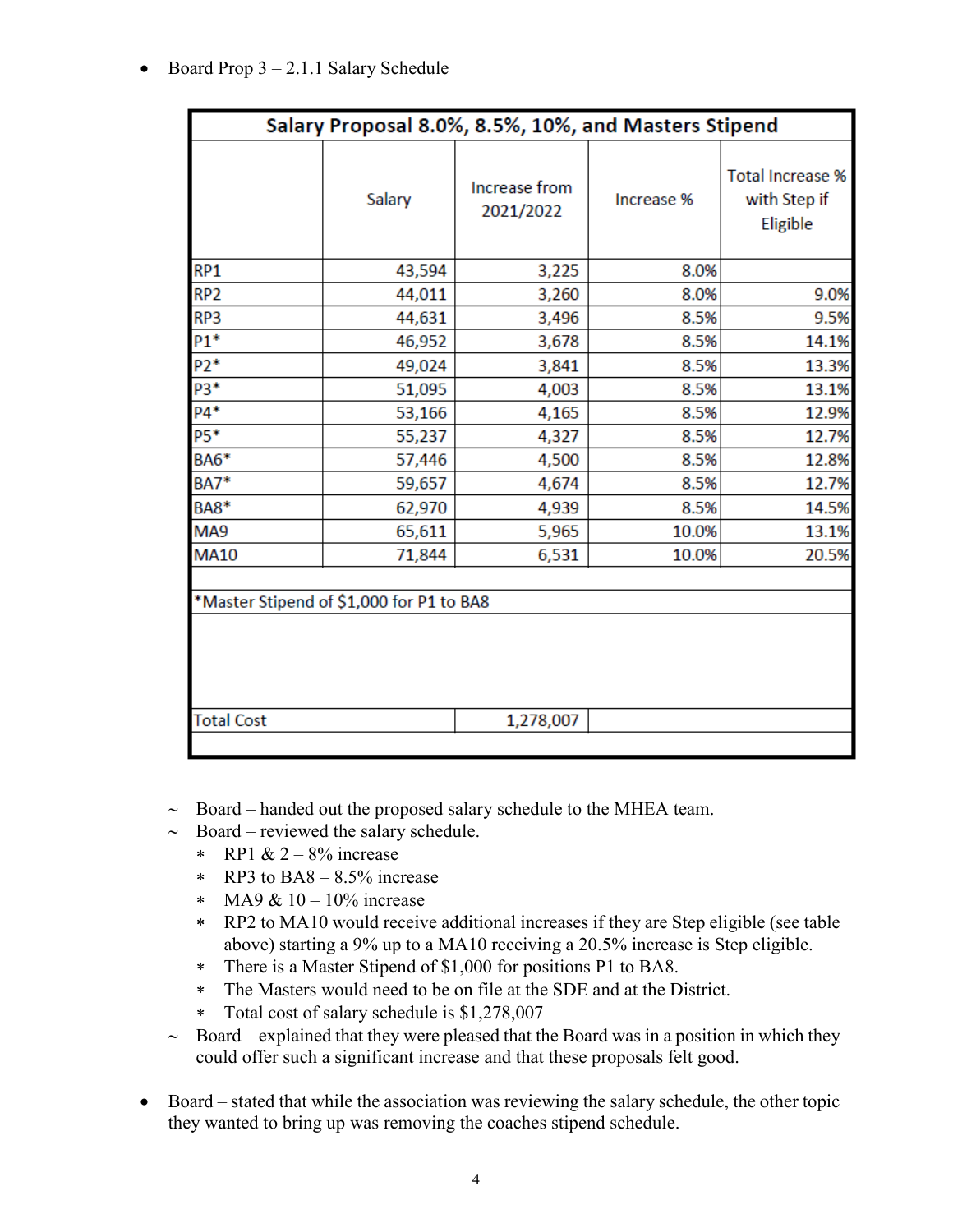- ∼ Board the reason for removing the coaches schedule is that is to give the Board the flexibility to make decisions during the school year and that the majority of coaches were not certified teachers. [The coaches are either classified or civilian and the MHEA may not negotiate for either group.]
- Questions
	- ∼ MHEA is there a reason you stayed with columns instead of going to Steps & Lanes? The one big issue we have with staff is that they don't know how they are placed, and they claim they are not getting any true answers. With Steps & Lanes there are true answers on where we are with years and where we would be. I [Lindy Higgins] know myself and other staff claim to have asked for explanations, and we haven't gotten a deep explanation of why.
	- ∼ Board our salary schedule is based on where the SDE places everyone on their schedule back in 2015-16; we need to mirror the SDE salary schedule for the career ladder. Some teachers weren't placed where they thought they should be placed, but it was all based off of the State Department of Education (SDE). Our proposed salary schedule mirrors the state's for funding.
	- ∼ Board are you asking for an educational component?
		- ∗ MHEA yes, because we are not getting a definite answer.
	- ∼ MHEA what was the total cost for the salary schedule last year?
		- ∗ Board \$389,952 increase.
		- ∗ MHEA that is all you paid for teacher salaries.
		- ∗ Board no, that was just the increase.
		- ∗ MHEA I want the total salaries paid last year.
		- ∗ Board that will take me [Levi] a few minutes to research.
	- $\sim$  Board pointed out to the MHEA where in the master agreement Section 4 Collaboration; 4.4 District Evaluations/Career Ladder Education Team is located and that the MHEA needed to use this article to address the education component of the salary schedule.

## 4.4 DISTRICT EVALUATIONS/CAREER LADDER EDUCATION TEAM

The Board and the Certificated Professional Teachers recognize the importance of the Evaluation Program at the District and its impact upon the quality of education provided to the District's students and the ability to improve the instructional quality of the Certificated Processional Employees of the District. Likewise, the Board and Certificated Professional Teachers recognize the importance of the Evaluation Program in light of the state's new Career Ladder funding and continued modifications to the Career Ladder Reimbursement Statute.

The Board and the Certificated Professional Teachers of the District recognize that there have been substantial changes to the State's mandates regarding teacher evaluations and that such will continue to evolve during the 2021-2022 school year associated with the creation of Advanced Professional Status.

The parties to this Agreement likewise agree and understand that there are financial limitations and personnel limitations that impact upon an evaluation program and thus the Board wishes to have the most effective program that serves the various purposes of the Evaluation Program.

Due to the historical changes to the Career Ladder, including the addition of the Advanced Professional rung, a committee shall be created to review the Career Ladder and how such impacts upon the District's Evaluation Tool. This Committee shall exist only in the event the MHEA, through its President/Co-Presidents, makes a written request to the District's Superintendent. If such a Committee is created by the District, the Committee shall include a member of the MHEA, selected by the Association. This Committee's report, which shall include input from Certificated Professional Teaching Educators, will be one of the "opportunities for input" sought out by the Board if the Board seeks to amend or review the District's policies for teacher performance evaluations pursuant to IDAPA 08.02.02.120.

Expires: June 30, 2022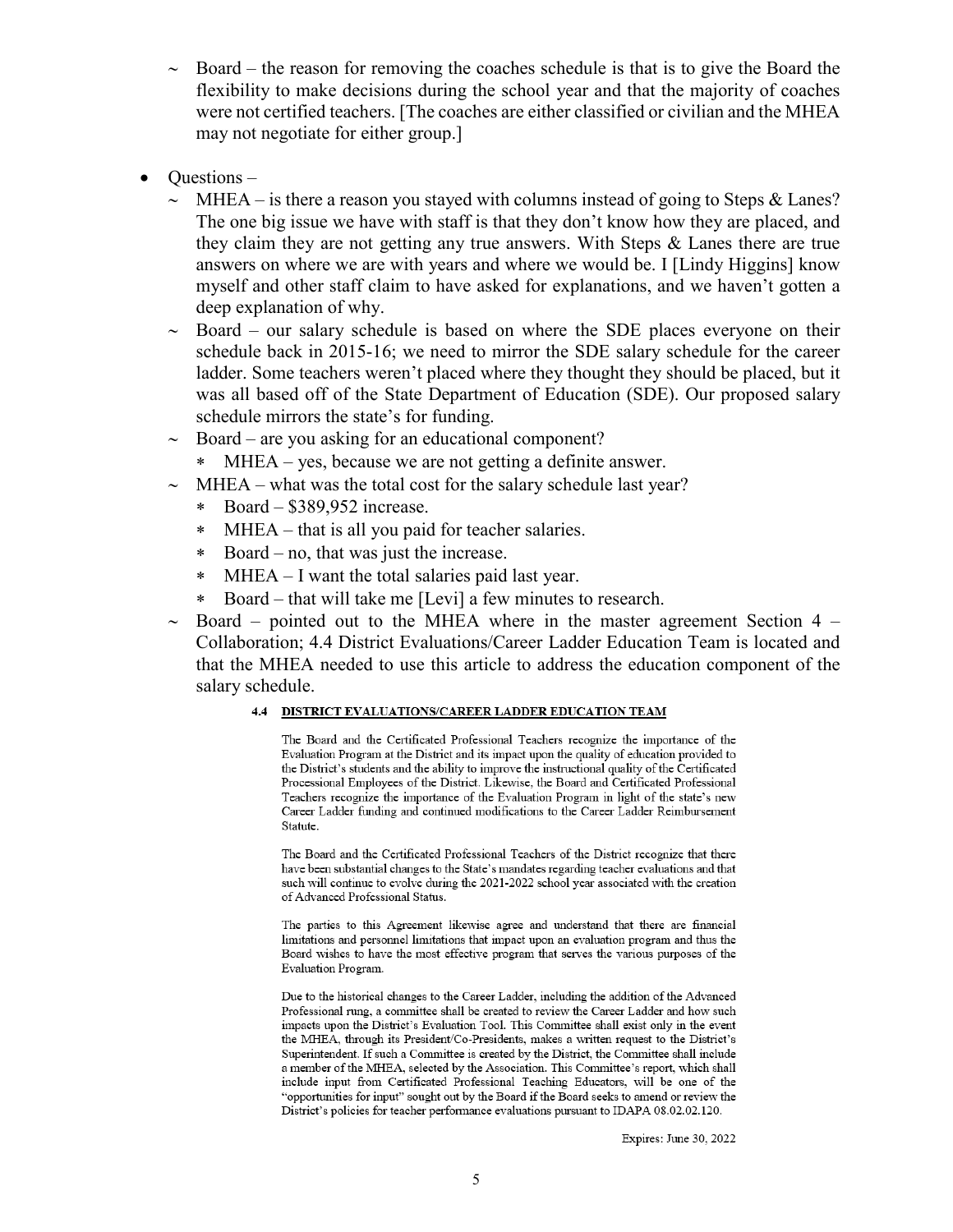- ∗ Board the last paragraph states that the MHEA President needs makes a written request to the District Superintendent to create a committee. The MHEA should have used this to educate your teachers.
- ∼ MHEA has language been changed that a new person coming into the District with a degree but not an education degree gets put into the schedule? I [Lindy Higgins] came in with a master's degree in business but not a teaching degree and I was only offered a bachelors wage.
	- ∗ Board Idaho State Code addresses that. The state doesn't recognize any degrees that were not earned as an educator and cannot be included in the career ladder. Only degrees registered with the state [SDE] count towards the placement of a teacher.
- ∼ MHEA but I've [Lindy Higgins] earned a degree since then so where does that land me? I and other teachers have earned degrees since becoming teachers in addition to the degrees we already had, and we are not paid for that, we have to follow the steps. Is there anyway we can change some of that language to honor those teachers who have gone on to receive higher degrees?
	- ∗ Board Again, it's in state code, because you didn't earn your master's degree as a teacher, you need to start at the basic and work your way up the career ladder. If you would take a look at the salary schedule, the proposed salary schedule also offers a masters stipend in education on top of where you are on the salary schedule that was not in place last year.

*\*\*\*NOTE: Idaho Code states, "In determining the education factor, only credits earned after initial certification, based upon a transcript on file with the teacher certification office of the state department of education, earned at an institution of higher education accredited by a body recognized by the state board of education, shall be allowed; however, successful completion of a state approved evaluation training and proof of proficiency shall be counted as up to three (3) transcripted credits for determination of the education factor and meeting recertification requirements."*

- MHEA we are calling for a caucus.
	- $~\sim~$  Caucus 5:28 p.m. until 5:52 p.m.
- Board the total teacher salaries paid last school year was \$12, 867,663.
	- ∼ MHEA [referring to the salary proposal] for your total cost on your salary proposal, that is the increase over last year's expenditure; the \$1,278 million?
- Board when the budget was built, everyone got a step on the salary schedule, that was already in the budget. This proposal is actually closer to \$1.5 million.
- MHEA not everyone gets a step every year, correct?
	- ∼ Board most everyone gets a step every year. There are certain criteria that involves evaluations.
- MHEA what was the total cost of insurance last year? ...2021-22
	- ∼ Board the year isn't over, so that goes until September.
- MHEA so you don't have the cost for the whole year, what it costs the District for the year for insurance…do you have the total cost.